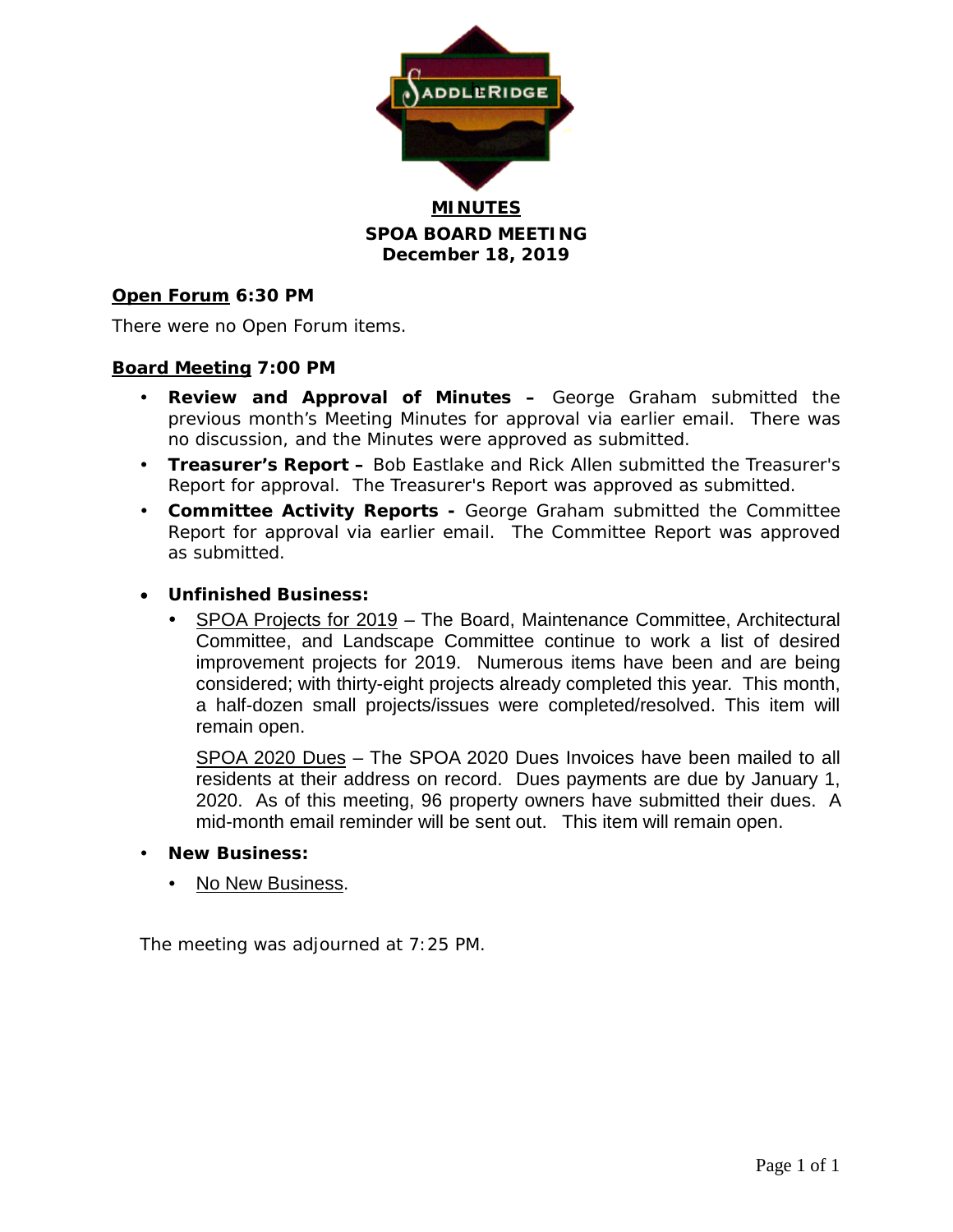12/04/19 **Cash Basis** 

## **SPOA Balance Sheet** As of November 30, 2019

|                                                  | Nov 30, 19             | Nov 30, 18             | \$ Change                 |
|--------------------------------------------------|------------------------|------------------------|---------------------------|
| <b>ASSETS</b>                                    |                        |                        |                           |
| <b>Current Assets</b>                            |                        |                        |                           |
| <b>Checking/Savings</b><br>Broadway Bank CD 7439 | 51,322.34              | 0.00                   | 51,322.34                 |
| <b>Broadway Bank CD 7440</b>                     | 25,138.63              | 0.00                   | 25,138.63                 |
| Ozona CD #305501                                 | 0.00                   | 25,467.64              | $-25,467.64$              |
| Ozona CD #305552                                 | 0.00                   | 25,427.53              | $-25,427.53$              |
| <b>Ozona Checking</b>                            | 14,117.69<br>16,709.12 | 15,017.52<br>41.644.30 | $-899.83$<br>$-24.935.18$ |
| <b>Ozona Money Market</b>                        |                        |                        |                           |
| <b>Total Checking/Savings</b>                    | 107,287.78             | 107,556.99             | $-269.21$                 |
| <b>Accounts Receivable</b>                       |                        |                        |                           |
| <b>Accounts Receivable</b>                       | $-494.59$              | $-486.59$              | $-8.00$                   |
| <b>Total Accounts Receivable</b>                 | $-494.59$              | $-486.59$              | $-8.00$                   |
| <b>Other Current Assets</b>                      |                        |                        |                           |
| <b>Undeposited Funds</b>                         | 0.00                   | 672.00                 | $-672.00$                 |
| <b>Total Other Current Assets</b>                | 0.00                   | 672.00                 | $-672.00$                 |
| <b>Total Current Assets</b>                      | 106,793.19             | 107,742.40             | $-949.21$                 |
| <b>Other Assets</b>                              |                        |                        |                           |
| <b>Saddleridge Property</b>                      | 80,500.00              | 80,500.00              | 0.00                      |
| <b>Total Other Assets</b>                        | 80,500.00              | 80,500.00              | 0.00                      |
| <b>TOTAL ASSETS</b>                              | 187,293.19             | 188,242.40             | $-949.21$                 |
| <b>LIABILITIES &amp; EQUITY</b><br>Equity        |                        |                        |                           |
| <b>Opening Balance Equity</b>                    | 110,823.40             | 110.823.40             | 0.00                      |
| <b>Retained Earnings</b>                         | 84,612.19              | 80,844.08              | 3,768.11                  |
| Net Income                                       | $-8,142.40$            | $-3,425.08$            | $-4,717.32$               |
| <b>Total Equity</b>                              | 187,293.19             | 188,242.40             | $-949.21$                 |
| <b>TOTAL LIABILITIES &amp; EQUITY</b>            | 187,293.19             | 188,242.40             | $-949.21$                 |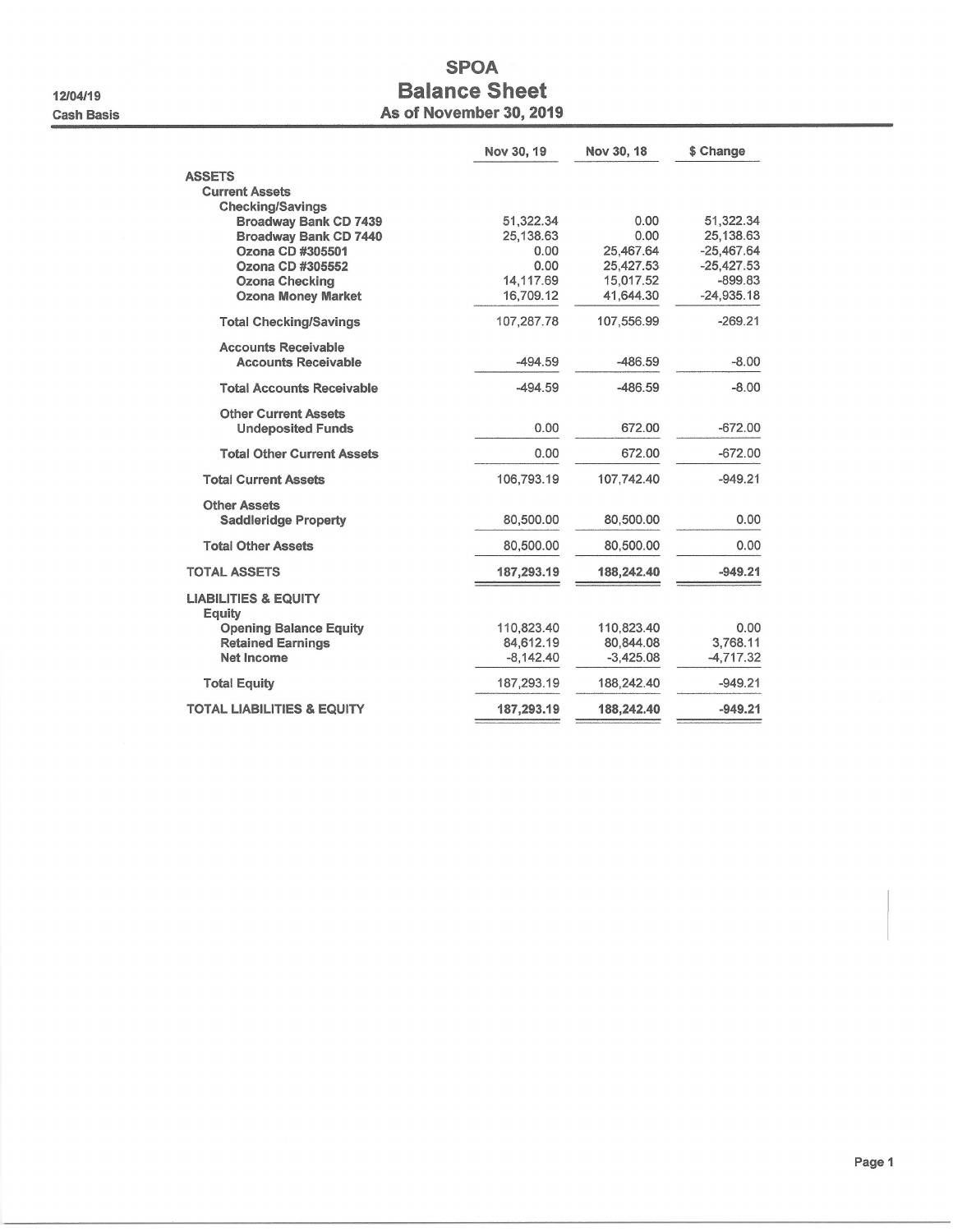10:49 AM

12/04/19

**Cash Basis** 

 $\mathcal{L}$ 

# Saddleridge Property Owners Association<br>Profit & Loss Budget vs. Actual

January through November 2019

|                                                                       | Jan - Nov 19     | <b>Budget</b>       |
|-----------------------------------------------------------------------|------------------|---------------------|
|                                                                       |                  |                     |
| <b>Ordinary Income/Expense</b>                                        |                  |                     |
| Income<br><b>Clubhouse Usage Fee</b>                                  | 125.00           | 500.00<br>20,068.00 |
| <b>HOA Dues Collected</b>                                             | 7,325.00         | 11.52               |
| <b>Interest Assessed Fees</b>                                         | 84.25<br>615.47  | 138,33              |
| Interest Income                                                       | 450.00           | 800.00              |
| Resale Cert, Fee                                                      | 350.00           | 850.00              |
| <b>Transfer Fees</b><br><b>Uncategorized Income</b>                   | 0.03             |                     |
|                                                                       | 8,949.75         | 22,367.85           |
| <b>Total Income</b>                                                   |                  |                     |
| Expense                                                               |                  |                     |
| Accounting<br>Accounting-Bookkeeper                                   | 2.241.42         | 2,035.00            |
|                                                                       | 2,241.42         | 2,035.00            |
| <b>Total Accounting</b>                                               |                  | 245.00              |
| <b>Annual Septic Contract</b>                                         | 245.00           |                     |
| <b>Bank Charges</b>                                                   | 40.00            | 40.00               |
| <b>Safe Deposit Box</b>                                               | 10.48            | 5.00                |
| <b>Service Charges</b>                                                | 50.48            | 45.00               |
| <b>Total Bank Charges</b>                                             |                  |                     |
| <b>Clubhouse Expenses</b>                                             | 100.00           | 550.00              |
| Cleaning                                                              | 32.45            | 33.00               |
| <b>Cleaning Supplies</b><br>Furnishings                               | 162.31           | 0.00                |
| Insurance                                                             | 373.10           | 373.10              |
| <b>Maintenance Labor</b>                                              | 105.51           | 2,200.00<br>55.00   |
| Misc                                                                  | 800.31<br>308.52 | 308.52              |
| <b>Pest Control</b>                                                   | 60.28            | 110.00              |
| <b>Plumbing Repairs</b>                                               | 224.32           | 165.00              |
| Repairs<br>Trash                                                      | 458.44           | 401.42              |
| <b>Total Clubhouse Expenses</b>                                       | 2,625.24         | 4,196.04            |
|                                                                       | 0.00             | 130.00              |
| <b>Dues and Subscriptions</b><br><b>Food for Saddleridge Meetings</b> |                  |                     |
| <b>Food for Annual BBQ</b>                                            | 903.33           | 800.84              |
| Neighborhood Watch                                                    | 178.63           | 300.00              |
| <b>Total Food for Saddleridge Meetings</b>                            | 1,081.96         | 1,100.84            |
| Improvements                                                          |                  |                     |
| Landscaping                                                           | 7.00             |                     |
| Entrance<br><b>Landscaping - Other</b>                                | 215.56           |                     |
|                                                                       | 222.56           |                     |
| <b>Total Landscaping</b>                                              | 222.56           |                     |
| <b>Total Improvements</b>                                             |                  |                     |
| Insurance-HOA Liability                                               | 3,809.00         | 727.00<br>3,057.00  |
| Insurance, D&O                                                        | 0.00<br>1,480.00 | 1,560.00            |
| <b>Lawn Maintenance</b>                                               | 0.00             | 165.00              |
| <b>Legal-Attorney Fees</b><br><b>Mailings</b>                         |                  |                     |
| <b>Box 924</b>                                                        | 88,00            |                     |
| <b>Mailings - Other</b>                                               | 352.41           | 55.00               |
| <b>Total Mailings</b>                                                 | 440.41           | 55.00               |
| <b>Misc</b>                                                           | 9.64             | 110.00              |
| Miscellaneous                                                         | 0.00             | 66.00               |
| <b>Legal Records</b>                                                  | 0.00             | 77.00               |
| <b>Office Supplies</b><br>Software                                    | 0.00             | 220.00              |
| <b>Total Miscellaneous</b>                                            | 0.00             | 363.00              |
|                                                                       | 1,561.49         | 1,485.97            |
| <b>PEC Electricity</b>                                                | 2,957.55         | 2,033.22            |
| Taxes<br><b>Web Hosting Fees</b>                                      | 367.40           | 180.00              |
|                                                                       | 17,092.15        | 17,488.07           |
| <b>Total Expense</b>                                                  |                  |                     |
| <b>Net Ordinary Income</b>                                            | $-8,142.40$      | 4,879.78            |
| Net Income                                                            | -8,142.40        | 4,879.78            |

 $\bar{z}$